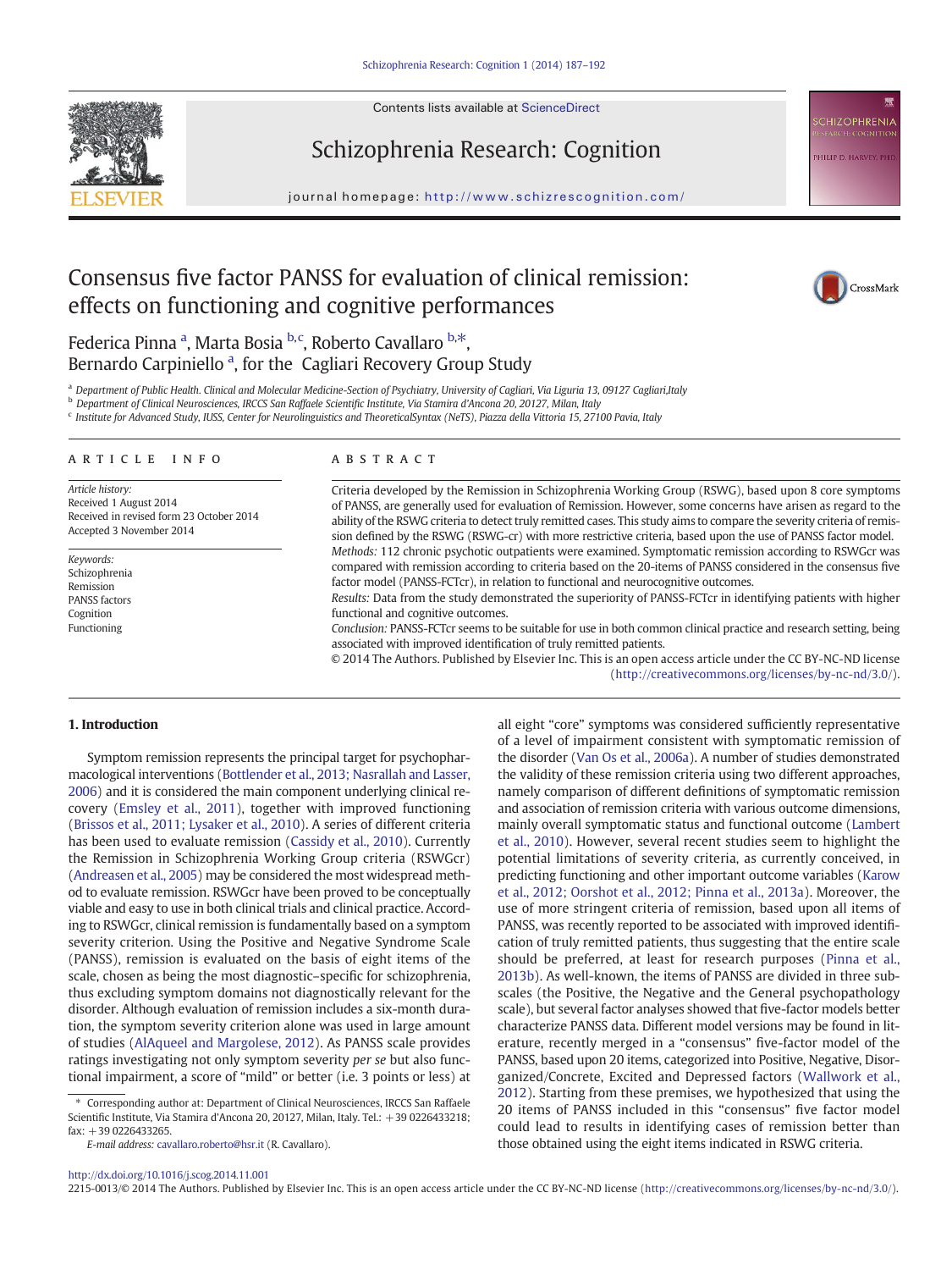#### 2. Methods

### 2.1. Sample

The present study is a part of an ongoing study on recovery ([Carpiniello et al., 2012; Pinna et al., 2013a,b](#page-4-0)) which included all outpatients with a diagnosis of schizophrenia or schizoaffective disorder according to DSM-IV-TR, attending a University Community Mental Health Centre (CMHC) in the year 2010, who agreed to participate in the study. Subjects with other comorbid psychiatric and or somatic disorders were included in the study, except those with comorbid mental retardation or organic brain diseases. All patients received standard care as generally occurs in CMHCs in Italy (clinical monitoring at least on a monthly basis; pharmacological treatment; home care when required, psychosocial and rehabilitation interventions tailored to patient's needs).The study was approved by the institutional Ethical Committee of Local Health Unit of Cagliari (Italy) and was conducted according to national laws. The protocol followed the principles of the Declaration of Helsinki.

#### 2.2. Ratings

Residents in psychiatry performed evaluations using a set of standardized methods, after adequate training in use of all instruments adopted. Personal and social data, and clinical history were collected through a structured interview purposely developed for the study. After providing informed consent, patients were interviewed by means of the Italian versions of SCID-I and SCID-II ([First et al., 2000,](#page-4-0) [2003\)](#page-4-0); inter-rater reliability, assessed using Cohen's K before the study, was higher than 0.80. Symptom severity was evaluated using the Italian version [\(Pancheri et al., 1995\)](#page-5-0) of PANSS (Positive and Negative Syndrome Scale) [\(Kay et al., 1987](#page-4-0)). As previously, interviews were conducted by trained residents in psychiatry, using the Italian version ([Kay et al., 1999\)](#page-4-0) of SCI-PANSS (Structured Clinical Interview for the positive and Negative scale) ([Kay et al., 1992](#page-4-0)); ratings were based on criteria indicated in the PANSS Manual [\(Kay et al., 2006](#page-4-0)); inter-rater reliability of PANSS evaluations in terms of ICC (Intraclass correlation coefficient) for the PANSS total score ranged from 0.65 to 0.95. Wherever possible, PANSS assessment included a standard section of queries addressed to treating clinicians and to caregivers. RSWG criteria ([Andreasen et al., 2005\)](#page-4-0), based on ratings at 8 focal symptoms in positive, negative and general psychopathology subscales of PANSS (P1, P2, P3, N1, N4, N6, G5, G9) were applied for clinical remission; patients were judged to be in clinical remission according to a severity criterion (scores obtained at each of these items had to be  $\leq$ 3 points, indicating mild severity of symptoms). Due to the cross-sectional nature of the study, clinical remission was evaluated taking into account the severity criterion alone, excluding the duration criterion (remission maintained for six-months). Moreover, a more restrictive severity criterion for remission was adopted, defined by obtaining scores  $\leq$ 3 at each of the 20 items included in the "consensus" factorial analysis of PANSS by [Wallwork et al. \(2012\),](#page-5-0) namely items P1, P3, P5 and G9 (Positive Factor), N1, N2, N3, N4, N6 and G7 (Negative Factor), P2, N5 and G11 (Disorganized/concrete Factor), P4, P7, G8 and G14 (Excited factor) and G2, G3 and G6 (Depressed factor). Overall clinical status was also evaluated by the Clinical Global Impression-Schizophrenia scale (CGI-SCH) [\(Haro et al., 2003](#page-4-0)). Cognitive functioning was evaluated by means of the Brief Assessment of Cognition in Schizophrenia scale (BACS), [\(Keefe et al., 2004\)](#page-4-0); gender/age/education adjusted scores and thus equivalent scores were obtained [\(Anselmetti et al., 2008\)](#page-4-0). Mini Mental State Examination test (MMSE) [\(Folstein et al., 1975](#page-4-0)) was also administered, calculating an age/education adjusted score [\(Measso](#page-5-0) [et al., 1993\)](#page-5-0). Functioning was evaluated by PSP (Personal and Social Performance Scale) ([Morosini et al., 2000\)](#page-5-0), which assesses social functioning of patients in 4 main areas: socially useful activities, personal and social relationships, self-care and disturbing/aggressive behaviors.

A non-standardized interview was conducted with the patient, caregivers (when available) and the treating physician, with the aim of assessing functioning by means of PSP. A comprehensive overall score ranging from 1 (maximum dysfunction) to 100 (maximum functioning) was attributed, based on scores obtained at each single area. A total score exceeding 70 indicates a condition of "functional remission", with scores being related to overall good functioning.

#### 2.3. Statistical analysis

Categorical data were analyzed using Pearson's  $\chi^2$  Test or Fisher's exact test; continuous variables were assessed by means of Student's "t" test for independent samples. The magnitude of differences in mean scores obtained at different rating scales used in the study was calculated by means of Cohen's "d". To evaluate differences in remission rates observed according to the two proposed criteria, McNemar Test for matched pairs of subjects was used. ROC analysis, with Sensitivity, Specificity and Predictive Value Analysis of the ability of different definitions of Remission to predict good outcomes was calculated. Data analyses were performed using SPSS 19.0. Level of significance was set at a p value ≤0.05 for two-tailed hypothesis.

## 3. Results

#### 3.1. Clinical remission

To evaluate differences in the remission rates observed according to the different proposed criteria, McNemar Test for matched pairs of subjects was used. As expected, the proportion of remitted patients was significantly higher using RSWGcr (50%), compared to PANSS-FCTcr (26.8%) ( $p < .0001$ ).

Differences in sociodemographic, clinical, cognitive and functional measures observed between remitted and non-remitted patients, according to the different criteria adopted, are reported in [Tables 1](#page-2-0)–4.

Regarding sociodemographic variables, we found a significant difference in both education and occupation status between remitted and non-remitted patients, according to both RSWGcr (respectively  $p = 0.05$ ) and  $p < .0001$ ) and PANSS-FCTcr ( $p = .0004$ ,  $p = .004$ ). Irrespective of the criteria adopted, we observed a higher education level and a greater rate of employment among remitted patients, compared to non-remitted.

Non-remitted patients also showed a more severe course and a longer duration of illness, compared to patients in remission, for both RSWGcr (respectively  $p = .008$  and  $p = .002$ ) and PANSS-FCT criteria  $(p = .0003, p = .005)$ .

Concerning psychopathology, we found significantly lower scores in all CGI-S and PANSS measures among remitted patients, compared to non-remitted, irrespective of the criteria adopted to define remission (see [Table 2](#page-2-0) for details).

Student's "t" test on neuropsychological evaluations showed several significant differences between remitted and non-remitted patients. A significantly higher score in MMSE and BACS Digit Sequencing task was observed among remitted patients, according to both RSWGcr (respectively  $p = .011$  and  $p = .005$ ) and PANSS-FCT criteria ( $p = .04$ ,  $p = .006$ ). On the other hand, only the PANSS-FCT criterion was able to discriminate between remitted and non-remitted patients for BACS Symbol Coding and Tower of London (respectively  $p = .0006$  and  $p = .005$ ).

Regarding functioning, we reported significant differences between remitted and non-remitted patients according to both RSWGcr and PANSS-FCT criteria. Patients who achieved remission showed better performances, compared to non-remitted patients, in PSP Total score and all subscales (see [Table 4](#page-3-0) for details).

# 3.2. Prediction of functional and cognitive outcome

We performed diagnostic test evaluations to investigate whether the criteria proposed for clinical remission would reflect differences in functional outcome and cognitive status.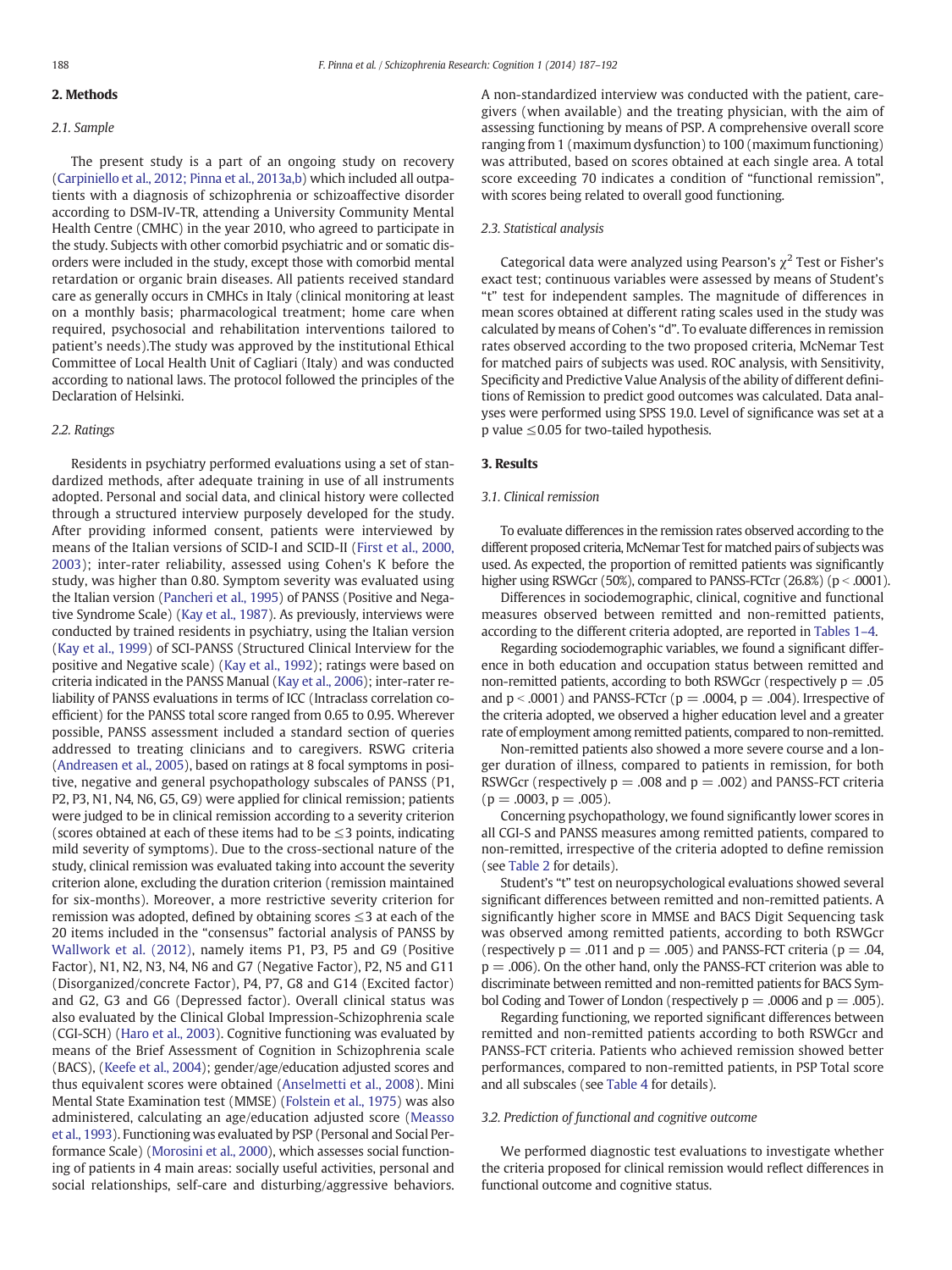#### <span id="page-2-0"></span>Table 1

Sociodemographic characteristics of remitted and non-remitted patients according to different criteria.

| Items                                                    | Criteria of remission | Remitted        | Non-remitted    | Statistics (df)              |
|----------------------------------------------------------|-----------------------|-----------------|-----------------|------------------------------|
| Education (years)                                        | $RSWG^*$              | 11.55(4.16)     | 10.13(3.43)     | $t(110) = 1.981, p = .05$    |
| $(Means \pm SD)$                                         | PANSS FCT***          | 12.93 (4.21)    | 10.07(3.45)     | $t(110) = 3.655 p < .0004$   |
| Occupation (unemployed)                                  | $RSWG^*$              | 36 (64.3%)      | 47 (83.9%)      | $Chisq(1) = 9.775 p < .0001$ |
| N(%)                                                     | <b>PANSS FCT***</b>   | 17 (56.7%)      | 66 (80.5%)      | $Chisq(1) = 8.402 p = .004$  |
| Course of illness                                        | $RSWG^*$              | 39 (69.6%)      | 50 (89.3)       | $Chisq(1) = 9.560, p = .008$ |
| $(continuous + episodic with residual symptoms)$<br>N(%) | <b>PANSS FCT***</b>   | 19 (65.5%)      | 70 (89.7%)      | $Chisq(1) = 8.87 p = .003$   |
| Duration of illness (months)                             | $RSWG^*$              | 163.68 (100.01) | 227.48 (112.58) | $t(110) = -3.171$ , p = .002 |
| (Means $\pm$ SD)                                         | <b>PANSS FCT***</b>   | 147.13 (106.6)  | 213.30 (107.48) | $t(110) = -2.89, p < .005$   |

Concerning functioning, patients were considered as remitted/non remitted based on PSP total score, with a cut-off of 70. As regard to cognitive performances, we obtained equivalent scores for each subtest of BACS, based on normative data from an Italian sample ([Anselmetti](#page-4-0) [et al., 2008](#page-4-0)) and then used the mean as a measure of general cognitive ability, setting a cut-off of 1. RSWGcr and PANSS FCTcr were compared on their ability to identify patients with better outcomes, using sensitivity, specificity and predictive value analysis. Youden's index and the Area Under the Receiver Operating Characteristic Curve (AUROC) were also calculated to quantify performances of the diagnostic criteria. Results are shown in detail in [Table 5](#page-4-0).

Positive predictive values (PPV) were low for both RSWGcr and PANSS FCTcr: the highest was 50% for PANSS FCTcr in predicting functional remission. However, this was expected, given that both good functional and cognitive outcomes occur at lower rates than achieving remission criteria. Regarding AUROC and Youden's J, the best values, indicating a moderately accurate test, were observed for PANSS FCT criteria on functional prediction (AUROC = .74, Youden's  $J = .48$ ).

#### 4. Discussion

The use of standardized remission criteria in schizophrenia has been considered a significant progress in improving documentation of clinical status in medical records. It provides an objective measure of illness course and treatment effect that is applicable to routine clinical care [\(Van Os et al., 2006b](#page-5-0)). The RSWG criteria [\(Andreasen et al., 2005](#page-4-0)) proved to be a valid and easy-to-use method to evaluate remission, even in common clinical practice. However, a number of studies compared RSWG criteria with others ([Lambert et al., 2010](#page-4-0)) or with a modified version of the same criteria [\(Beintinger et al., 2008;](#page-4-0) [Van Os et al., 2006b\)](#page-4-0), pointing out critical differences. A very recent study of our group reported that the use of more stringent severity criteria of remission, based upon all items of PANSS, was associated with improved identification of truly remitted patients, thus suggesting that the entire scale should be preferred, at least for research purposes [\(Pinna et al., 2013b](#page-5-0)). However, an evaluation based upon the use of the entire PANSS could be time consuming not only in routine practice, but even for research purposes, so that an intermediate solution could be to use a shortened version of PANSS. For this purpose, we based upon factorial analyses, which generally generate a lower number of items compared to the original scale, assembling them in four or more factors or symptom-dimensions. Considering that a five-factor model seems to better capture PANSS structure in schizophrenia and that there are several factor analytic studies, we decided to adopt the "consensus" five-factor model of PANSS recently developed and validated by [Wallwork et al. \(2012\)](#page-5-0). This model considers 20 items, grouped in five symptom dimensions (positive, negative, disorganized/concrete, excited, depressed). Adopting this shortened version of PANSS, a new remission criterion, based upon a score  $\leq$ 3 at each one of these 20 symptoms (PANSS FCT), was developed and compared to RSWG criteria. In our sample 50% of subjects were in clinical remission according to RSWG-cr ([Andreasen et al., 2005](#page-4-0)), a proportion that decreased significantly and was halved when adopting PANSS-FCTcr. Clinical status evaluated by PANSS and CGI was significantly better among remitted patients, independent of the remission criteria adopted. However, the impact of remission on neurocognitive and functional performances varied according to the criterion used. Although some significant differences between remitters and non-remitters were detected in mean scores of many BACS subtests and MMSE score, also using RSWG-cr, such differences were greater and more widespread when using

Table 2

Mean scores  $\pm$  sd at clinical scales of remitted and non-remitted patients according to different criteria.

| Items                         | Criteria of remission | Remitted     | Non-remitted  | Statistics/Cohen's d                 |
|-------------------------------|-----------------------|--------------|---------------|--------------------------------------|
| CGI-S Positive symptoms       | $RSWG^*$              | 1.60(0.95)   | 2.95(1.42)    | $t(110) = -5.853$ , p < .0001/1.17   |
|                               | PANSS FCT***          | 1.43(0.81)   | 2.6(1.42)     | $t(110) = -4.21$ , p < .0001/0.85    |
| CGI-S Negative symptoms       | $RSWG^*$              | 1.78(0.91)   | 3.36(1.27)    | $t(110) = -7.478$ , p < .0001/1.43   |
|                               | <b>PANSS FCT***</b>   | 1.57(0.68)   | 2.95(1.36)    | $t(110) = -5.33$ , p < .0001/1.02    |
| CGI-S Depressive symptoms     | RSWG <sup>*</sup>     | 1.71(0.85)   | 2.36(1.31)    | $t(110) = -3.076$ , $p = .003/0.58$  |
|                               | <b>PANSS FCT***</b>   | 1.47(0.78)   | 2.25(1.2)     | $t(110) = -3.31$ , $p < .001/0.68$   |
| CGI-S Cognitive symptoms      | $RSWG^*$              | 1.84(1.03)   | 3.18(1.20)    | $t(110) = -6.298$ , p < .0001/1.19   |
|                               | PANSS FCT***          | 1.6(0.93)    | 2.85(1.27)    | $t(110) = -4.94$ , p < .0001/0.95    |
| CGI-S Overall severity        | $RSWG^*$              | 2.45(0.95)   | 3.82(0.76)    | $t(110) = -8.309$ , $p < .0001/1.59$ |
|                               | PANSS FCT***          | 2.2(0.92)    | 3.5(0.95)     | $t(110) = -6.42$ , p < .0001/1.18    |
| <b>PANSS Positive scale</b>   | $RSWG^*$              | 8.96(2.09)   | 14.39 (4.35)  | $t(110) = -8.417$ , $p < .0001/1.59$ |
|                               | PANSS FCT***          | 8.5(1.83)    | 12.84 (4.44)  | $t(110) = -5.19$ , $p < .0001/0.99$  |
| PANSS Negative scale          | RSWG <sup>*</sup>     | 10.57(3.65)  | 18.70 (5.85)  | $t(110) = -8.803$ , p < .0001/1.66   |
|                               | PANSS FCT***          | 9.37(2.94)   | 16.56 (6.17)  | $t(110) = -6.12$ , p < .0001/1.13    |
| PANSS General psychopathology | $RSWG^*$              | 21.98 (4.87) | 32.68 (7.48)  | $t(110) = -8.964$ , p < .0001/1.69   |
|                               | PANSS FCT***          | 19.97 (3.40) | 30.02 (7.88)  | $t(110) = -6.75$ , p < .0001/1.21    |
| PANSS Total scale             | $RSWG^*$              | 41.52 (7.92) | 65.77 (13.87) | $t(110) = -11.354$ , p < .0001/1.69  |
|                               | PANSS FCT***          | 37.83 (6.18) | 59.43 (15.38) | $t(110) = -7.45$ , p < .0001/1.3     |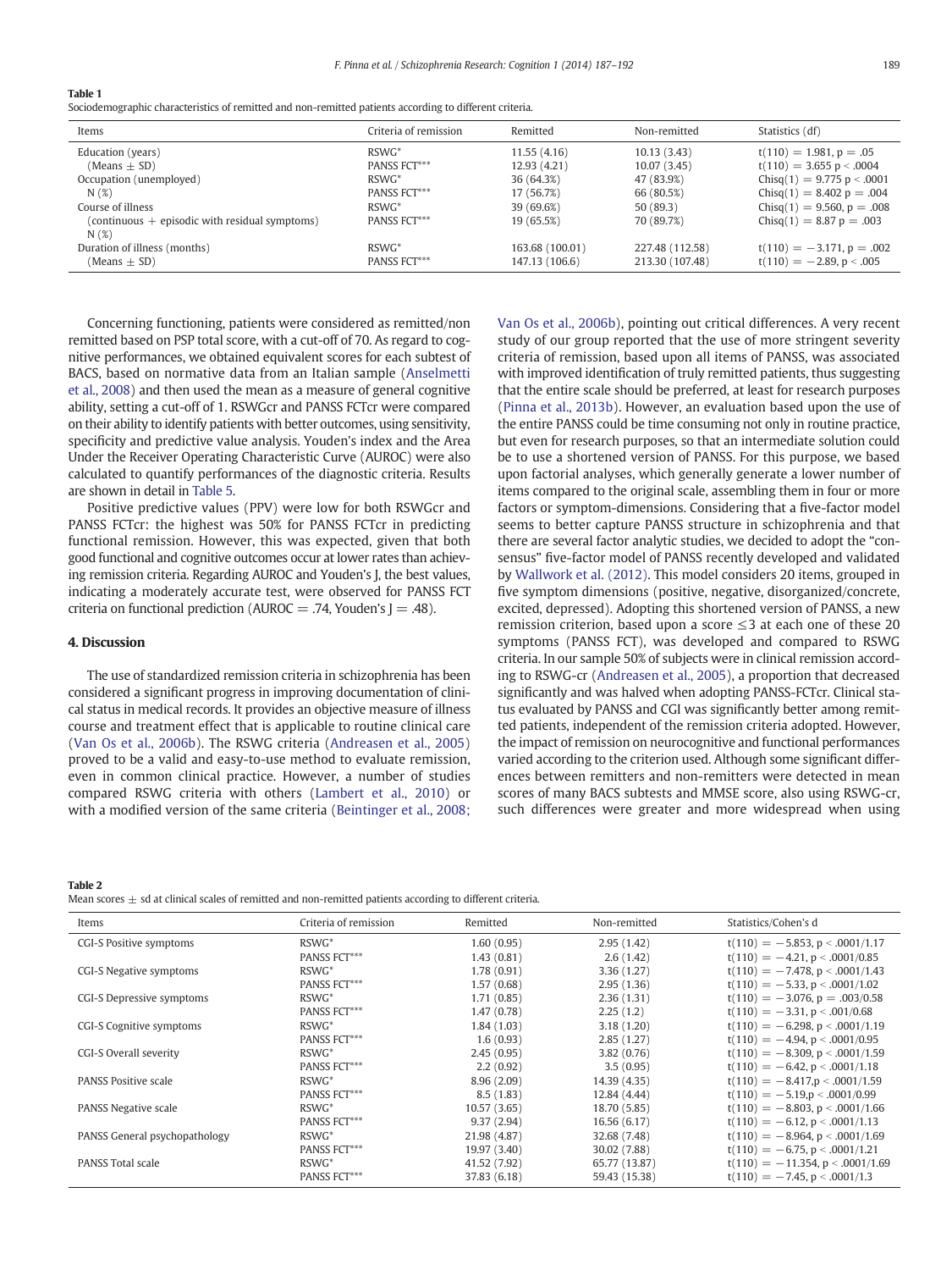# <span id="page-3-0"></span>Table 3

Mean score  $\pm$  sd at Neuropsychological Tests in remitted and non-remitted patients according to different criteria.

| Items                                          | Criteria of Remission | Remitted      | Non-remitted  | Statistics (df)/Cohen's d           |
|------------------------------------------------|-----------------------|---------------|---------------|-------------------------------------|
| <b>MMSE Total score</b>                        | $RSWG^*$              | 26.80 (2.71)  | 25.02 (4.42)  | $t(110) = 2.576$ , p = .011/0.485   |
|                                                | PANSS FCT***          | 27.13 (2.64)  | 25.46 (4.02)  | $t(110) = 2.11$ , $p < .04/0.443$   |
| <b>BACS</b> List learning                      | $RSWG^*$              | 5.84(2.28)    | 4.97(3.29)    | $t(99) = 1.55$ , $p = .125/0.312$   |
|                                                | <b>PANSS FCT***</b>   | 6.06(2.03)    | 5.15(3.08)    | $t(99) = 1.45, p = .15/0.356$       |
| BACS Digit sequencing task                     | $RSWG^*$              | 14.75 (6.06)  | 11.26(6.19)   | $t(99) = 2.86$ , $p = .005/0.571$   |
|                                                | <b>PANSS FCT***</b>   | 15.57 (6.16)  | 11.75(6.16)   | $t(99) = 2.79$ , $p = .006/0.601$   |
| <b>BACS</b>                                    | $RSWG^*$              | 9.89(4.98)    | 8.10 (4.96)   | $t(99) = 1.801$ , $p = .075/0.360$  |
| Verbal Fluency/category instances              | PANSS FCT***          | 9.80(4.07)    | 7.83 (4.72)   | $t(99) = 1.95, p = .053/0.427$      |
| <b>BACS</b>                                    | $RSWG^*$              | 15.05 (3.89)  | 14.50 (5.49)  | $t(99) = 0.569$ , $p = .571/0.117$  |
| Verbal Fluency Controlled Oral Words ass, test | <b>PANSS FCT***</b>   | 15.75 (5.93)  | 13.64 (6.26)  | $t(99) = 1,530, p = .13/0.346$      |
| <b>BACS</b>                                    | $RSWG^*$              | 32.60 (13.64) | 28.60 (12.29) | $t(99) = 1.549$ , $p = .125/0.309$  |
| Symbol coding                                  | <b>PANSS FCT***</b>   | 34.82 (13.06) | 24.55 (12.92) | $t(99) = 3.57$ , $p = .0006/0.750$  |
| <b>BACS</b>                                    | $RSWG^*$              | 11.38 (5.98)  | 9.5(6.53)     | $t(99) = 1.445$ , $p = 0.152/0.301$ |
| Tower of London                                | PANSS FCT***          | 12.96 (5.66)  | 9.00(6.34)    | $t(99) = 2.88, p = .005/0.621$      |

PANSS-FCT criteria. In particular, only the PANSS-FCT criterion was able to discriminate patients on BACS "Symbol Coding" and "Tower of London". These subtests represent, respectively, a global index of speed of processing and a measure of executive functions in the subcomponent of planning, which are considered core domains specifically impaired in schizophrenia. These results thus indicate a better neurocognitive functioning among patients judged as being in clinical remission according to the more selective criteria adopted in this study. To confirm validity of the PANSS-FCTcr with respect to RSWGcr, we compared them with respect to their impact on functioning. A substantial increase in rates of functional remission was observed, ranging from approx. 32% in patients clinically remitted according to RSWGcr, to 50% among patients remitted according to PANSS-FCTcr. Thus, the ability to identify well-functioning patients was much better than using RSWG criteria. Confirmation of this was obtained by evaluating the proportion of patients in clinical remission who were devoid of significant impairment at each single dimension of PSP. With regard to "socially useful activities", this proportion increased from approx. 46% using RSGWcr to 80% using PANSS-FTC criteria. The rates of patients devoid of impairment in "social relationships" were 32%, and 83%, respectively. Furthermore, 64% of patients viewed as remitted according to RSWGcr were unemployed, as were 57% of the individuals remitted according to PANSS-FCTcr. Again, PANSS-FCT criteria showed better performances in discriminating remitted patients as far as functioning is concerned, with respect to RSWG criteria. Therefore, the use of PANSS-FCT criteria, which are more restrictive for evaluating remission with respect to Andreasen'[s et al. \(2005\)](#page-4-0) criteria, is associated with a better assessment of how patients function in everyday life and identifies patients with a better neurocognitive functioning. Such finding may explain, at least in part, the improved vocational functioning of these patients [\(McGurk, 2000\)](#page-5-0). We performed a series of specific analyses in order to better investigate whether the remission criteria proposed would reflect differences in outcome. Comparing RSWGcr and PANSS-FCT criteria as regard to their ability to identify patients with better functional and cognitive outcomes, the assessment of sensitivity, specificity, predictive value, and ROC analysis showed that PANSS-FCT criteria are characterized by the somewhat best performances.

Results from this study should be read considering several limitations such as: the limited sample size; the fact that we considered solely chronic outpatients who referred to the centre over a specific

#### Table 4

Results at PSP scale in remitted and non-remitted patients according to different criteria.

| Items                                   | Criteria of Remission | Remitted      | Non-remitted  | Statistics (df)/Cohen's d            |
|-----------------------------------------|-----------------------|---------------|---------------|--------------------------------------|
| <b>PSP: Activities</b>                  | $RSWG*$               | 1.88(1.27)    | 3.20(1.21)    | $t(110) = -5.642$ , p < .0001/-1.06  |
| (Means $\pm$ SD)                        | PANSS FCT***          | 1.3(1.15)     | 2.99(1.20)    | $t(110) = -6.660$ , p < .0001/-1.2   |
| PSP: Social rel                         | $RSWG*$               | 2.02(1.15)    | 2.86(1.15)    | $t(110) = -5.642$ , p < .0001/-0.73  |
| (Means $\pm$ SD)                        | PANSS FCT***          | 1.7(1.15)     | 2.71(1.14)    | $t(110) = -4.14$ , $p < .0001/-0.83$ |
| PSP: Self care                          | $RSWG*$               | 0.34(0.69)    | 0.80(1.16)    | $t(110) = -2.559$ , $p < .012/-0.48$ |
| (Means $\pm$ SD)                        | PANSS FCT***          | 0.27(0.58)    | 0.68(1.08)    | $t(110) = -2.01$ , $p = .05/-0.42$   |
| PSP: Aggressive and disturbing behavior | $RSWG*$               | 0.14(0.44)    | 0.50(0.81)    | $t(110) = -2.896$ , $p < .005/-0.55$ |
| (Means $\pm$ SD)                        | PANSS FCT***          | 0.07(0.25)    | 0.41(0.75)    | $t(110) = -2.47$ , p = .01/0.51      |
| <b>PSP Total Score</b>                  | $RSWG*$               | 62.27 (13.65) | 50.38 (14.79) | $t(110) = 4.419$ , $p < .0001/0.83$  |
| (Means $\pm$ SD)                        | PANSS FCT***          | 67.80 (11.91) | 52.12 (14.38) | $t(110) = 5.33$ , p < .0001/1.02     |
| <b>PSP Total</b>                        | $RSWG*$               | 18(32.1)      | 5(8.9)        | $\chi$ 2(1) = 7.879 p = .005         |
| Pts with a score $\geq$ 70              | PANSS FCT***          | 15(50.0)      | 8(9.8)        | $\chi$ 2(1) = 21.800 p < .0001       |
| (N, %)                                  |                       |               |               |                                      |
| <b>PSP: Activities</b>                  | $RSWG*$               | 26(46.4)      | 5(8.9%)       | $\chi$ 2(1) = 17.841, p < .0001      |
| Pts with score $<$ 3                    | PANSS FCT***          | 24(80)        | 23(28)        | $\gamma$ 2(1) = 24.34 p < .0001      |
| (N, %)                                  |                       |               |               |                                      |
| PSP: Social rel                         | $RSWG*$               | 18(32.2)      | 7(12.5)       | $\chi$ 2(1) = 5.149 p = .023         |
| Pts with score $<$ 3                    | PANSS FCT***          | 25 (83.33)    | 33 (40.24)    | $\chi$ 2(1) = 16.33 p < .0001        |
| (N, %)                                  |                       |               |               |                                      |
| PSP: Self care                          | $RSWG*$               | 51(91.1)      | 46(82.1)      | $\chi$ 2(1) = 1.650 p = .199         |
| Pts with score $<$ 3                    | PANSS FCT***          | 30(100)       | 74 (90.24)    | $\gamma$ 2(1) = 3.15 p = .07         |
| (N, %)                                  |                       |               |               |                                      |
| PSP: Aggressive and disturbing behavior | $RSWG*$               | 54 (96.4)     | 49 (87.5)     | $\gamma$ 2(1) = 1.650 p = .165       |
| Pts with score $<$ 3                    | PANSS FCT***          | 30 (100)      | 80 (97.56)    | $\gamma$ 2(1) = 0.75 p = .39         |
| (N, %)                                  |                       |               |               |                                      |

⁎ RSWG = Schizophrenia Working Group Severity Criterion.

⁎⁎⁎ PANSS FCT = PANSS five-factor model.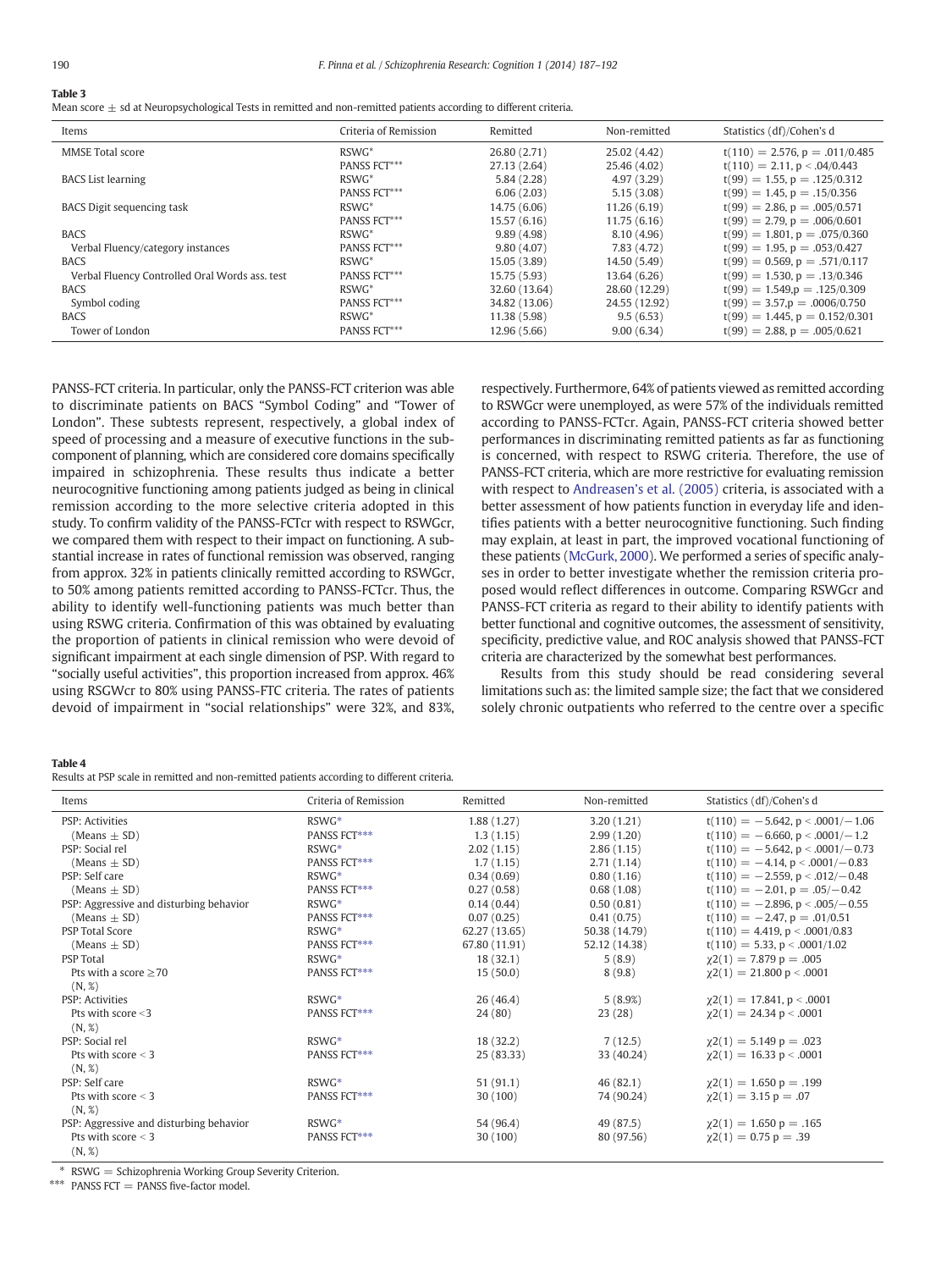#### <span id="page-4-0"></span>Table 5

Sensitivity, specificity and predictive value analysis of the ability of the 2 definitions of remission to predict good functional and cognitive outcomes.

|             | Remission<br>criteria | Sensitivity<br>(%) | Specificity<br>'%) | (%) | (%) |      | PPV NPV AUROC Youden's J |
|-------------|-----------------------|--------------------|--------------------|-----|-----|------|--------------------------|
| <b>PSP</b>  | <b>RSWG</b>           | 78                 | 57                 | 32  | 91  | 0.68 | 0.36                     |
|             | <b>PANSS FCT</b>      | 65                 | 83                 | 50  | 90  | 0.74 | 0.48                     |
| <b>BACS</b> | <b>RSWG</b>           | 59                 | 53                 | 27  | 81  | 0.56 | 0.12                     |
|             | <b>PANSS FCT</b>      | 41                 | 76                 | 34  | 81  | 0.58 | 0.16                     |

time period; the fact that we included patients affected by both schizophrenia and schizoaffective disorders with a consequent sample heterogeneity, considered one of the main flaws of remission studies (Lambert et al., 2010), and that we didn't take into account some important variables (i.e. pre-morbid IQ and premorbid functioning) which may be significantly involved in evaluating predictive factors for functioning and cognitive status. Moreover, in evaluating remission we adopted the criterion of severity alone, without duration. Using the severity criterion alone is indeed a crucial change with respect to the original RSWG criteria, with impact on identification of remitted patients, thus we cannot draw any firm conclusions as to the validity of complete remission criteria. Remission studies generally demonstrate how use of the severity criterion alone is associated with higher remission rates (Lambert et al., 2010), compared to use of both severity and duration criteria. However, as pointed out also in a critical review (AlAqueel and Margolese, 2012), the majority of studies used RSWG criteria only, neglecting duration, as this choice is often more feasible for studies design. Moreover, even among studies including longitudinal criteria, there is no consensus on the frequency and duration of follow-up. Without questioning the importance of longitudinal criteria, these evidences suggest that there is a need to define further specifiers and proxy measures of remission that may be more viable in both research and clinical settings, leading to prompt and proper patienttailored interventions. In this view, it is of the greatest interest to define more stringent remission criteria with higher predictive value, with respect to maintenance over time. We can suppose that the proportional lowering of rates found in this study as the severity remission criteria became more stringent should be confirmed, even if the time component is adopted in evaluating remission. We are planning to test this hypothesis in a follow-up study.

Even in the light of these limitations, in our opinion the evidences of this study would seem to be of interest. The fact that the 20-item PANSS derived by the consensus five-factor model is associated with a better identification of truly remitted patients, at least considering their personal, social and cognitive functioning as markers of remission, seems to us of practical importance. It could allow a somewhat more rapid way to evaluate clinical remission in both routine practice and research contexts, taking into account that in our experience the time commitments involved in assessing remission according to RSWG criterion is approx 5–10 min, and approx. 20 using PANSS-FCT. Considering that "rather than a substitute for the 30 items of PANSS, development of a concise outcome measure for remission would create a benchmark for treatment and maintenance goals in clinical research and general practice" [\(Opler et al., 2007\)](#page-5-0), we think that the new and more concise way to evaluate remission by means of a shortened but very reliable version of the PANSS could be a significant option for clinicians (Bottlender et al., 2013; Brissos et al., 2011; Cassidy et al., 2010; Emsley et al., 2011).

#### Role of Funding Source

The authors declare that this study had no sponsor.

#### Contributors

FP participated in the design and coordination of the study, and helped to draft the manuscript, MB participated in the statistical analysis and helped to draft the manuscript, RC participated in the study design and the drafting of the manuscript, BC conceived the study, participated in its design and coordination and helped to draft the manuscript. All authors read and approved the final manuscript.

#### Conflict of Interest

All the authors declare that they have no conflicts of interest.

#### Acknowledgements

The authors thank the components of the Cagliari Recovery Study Group for their contribution to data collection: Davide Aru, Chiara Bandecchi, Elena Corda , Luca Deriu, Enrica Diana, Francesca Fatteri, Alice Ghiani, Alice Lai,Serena Lai, Lorena Lai, Tiziana Lepori, Raffaella Maccioni, Paola Milia, Valeria Perra, Sonia Pintore, Silvia Pirarba, Elisabetta Piras, Sara Piras, Laura Puddu, Rachele Pisu Randaccio, Lucia Sanna, Elisabetta Sarritzu, Manuela Taberlet, Cristina Tocco, Enrico Zaccheddu, and Anne Farmer for language editing of the English version of the paper.

#### References

- AlAqueel, B., Margolese, H.C., 2012. [Remission in schizophrenia: critical and systematical](http://refhub.elsevier.com/S2215-0013(14)00027-4/rf0005) [review. Harv. Rev. Psychiatry 20, 281](http://refhub.elsevier.com/S2215-0013(14)00027-4/rf0005)–297.
- Andreasen, N.C., Carpenter Jr., W.T., Kane, J.M., Lasser, R.A., Marder, S.R., Weinberger, D.R., 2005. [Remission in schizophrenia: proposed criteria and rationale for consensus. Am.](http://refhub.elsevier.com/S2215-0013(14)00027-4/rf0010) [J. Psychiatry 162, 441](http://refhub.elsevier.com/S2215-0013(14)00027-4/rf0010)–449.
- Anselmetti, S., Poletti, P., Ermoli, E., Bechi, M., Cappa, S., Venneri, A., Smeraldi, E., Cavallaro, R., 2008. [The Brief Assessment of Cognition in Schizophrenia. Normative data for the](http://refhub.elsevier.com/S2215-0013(14)00027-4/rf0015) [Italian population. Neurol. Sci. 29, 85](http://refhub.elsevier.com/S2215-0013(14)00027-4/rf0015)–92.
- Beintinger, R., Lin, J., Kissling, W., Leucht, S., 2008. [Comparative remission frequencies of](http://refhub.elsevier.com/S2215-0013(14)00027-4/rf0020) [schizophrenic patients using various remission criteria. Prog. Neuropsychopharmacol.](http://refhub.elsevier.com/S2215-0013(14)00027-4/rf0020) [Biol. Psychiatry 32, 1643](http://refhub.elsevier.com/S2215-0013(14)00027-4/rf0020)–1651.
- Bottlender, R., Strauss, Moller, H.J., 2013. [Association between psychopathology and prob](http://refhub.elsevier.com/S2215-0013(14)00027-4/rf0150)[lems of psychosocial functioning in the long term outcome of patients diagnosed](http://refhub.elsevier.com/S2215-0013(14)00027-4/rf0150) [with schizophrenic, schizoaffective and affective disorders. Eur. Arch. Psychiatry](http://refhub.elsevier.com/S2215-0013(14)00027-4/rf0150) [Clin. Neurosci. 263, 85](http://refhub.elsevier.com/S2215-0013(14)00027-4/rf0150)–92.
- Brissos, S., Videira Dias, V., Balanzà-Martinez, V., Carita, A.I., Figueira, M.L., 2011. [Symp](http://refhub.elsevier.com/S2215-0013(14)00027-4/rf0025)[tomatic remission in schizophrenia patients: relationship with social functioning,](http://refhub.elsevier.com/S2215-0013(14)00027-4/rf0025) [quality of life, and neurocognitive performance. Schizophr. Res. 129, 133](http://refhub.elsevier.com/S2215-0013(14)00027-4/rf0025)–136.
- Carpiniello, B., Pinna, F., Tusconi, M., Zaccheddu, E., Fatteri, F., 2012. [Gender differences in](http://refhub.elsevier.com/S2215-0013(14)00027-4/rf0155) [remission and recovery of schizophrenic and schizoaffective patients: preliminary](http://refhub.elsevier.com/S2215-0013(14)00027-4/rf0155) [results of prospective cohort study. Schizophr. Res. Treat 2012, 576369](http://refhub.elsevier.com/S2215-0013(14)00027-4/rf0155).
- Cassidy, C.M., Norman, R., Manchanda, R., Schmitz, N., Malla, A., 2010. [Testing de](http://refhub.elsevier.com/S2215-0013(14)00027-4/rf0035)finitions [of symptom remission. Schizophr. Bull. 36, 1001](http://refhub.elsevier.com/S2215-0013(14)00027-4/rf0035)–1008.
- Emsley, R., Chiliza, B., Asmal, L., Lelhoenya, K., 2011. [The concepts of remission and recov](http://refhub.elsevier.com/S2215-0013(14)00027-4/rf0040)[ery in schizophrenia. Curr. Opin. Psychiatry 24, 114](http://refhub.elsevier.com/S2215-0013(14)00027-4/rf0040)–121.
- First, M.B., Spitzer, R.L., Williams, J.B.W., Gibbon, M., 2000. [Structured Clinical Interview](http://refhub.elsevier.com/S2215-0013(14)00027-4/rf0160) [for DSM IV Axis I Disorders \(SCID-I\) Versione Italiana a cura di Mazzi, F., Morosini,](http://refhub.elsevier.com/S2215-0013(14)00027-4/rf0160) [P., De Girolamo, G., Lusetti, M., Guaraldi, P. Organizzazioni Speciali, Firenze.](http://refhub.elsevier.com/S2215-0013(14)00027-4/rf0160)
- First, M.B., Gibbon, M., Spitzer, R.L., Williams, J.B.W., Benjamin, L., 2003. [Structured Clini](http://refhub.elsevier.com/S2215-0013(14)00027-4/rf0165)[cal Interview for DSM IV Axis II Personality Disorders](http://refhub.elsevier.com/S2215-0013(14)00027-4/rf0165) — VersioneItaliana a cura di [Mazzi, F., Morosini, P., De Girolamo, G., Lusetti, M., Guaraldi, P. Organizzazioni](http://refhub.elsevier.com/S2215-0013(14)00027-4/rf0165) [Speciali, Firenze](http://refhub.elsevier.com/S2215-0013(14)00027-4/rf0165).
- Folstein, M.F., Folstein, S.E., McHugh, P.R., 1975. "Mini Mental State"[. A practical method](http://refhub.elsevier.com/S2215-0013(14)00027-4/rf0045) [for grading the cognitive state of patients for the clinician. J. Psychiatr. Res. 12,](http://refhub.elsevier.com/S2215-0013(14)00027-4/rf0045) [189](http://refhub.elsevier.com/S2215-0013(14)00027-4/rf0045)–198.
- Haro, J.M., Kamath, S.A., Ochoa, S., Novick, D., Rele, K., Fargas, A., Rodríguez, M.J., Rele, R., Orta, J., Kharbeng, A., Araya, S., Gervin, M., Alonso, J., Mavreas, V., Lavrentzou, E., Liontos, N., Gregor, K., Jones, P.B., 2003. [The Clinical Global Impression-](http://refhub.elsevier.com/S2215-0013(14)00027-4/rf0055)[Schizophrenia scale: a simple instrument to measure the diversity of symptoms](http://refhub.elsevier.com/S2215-0013(14)00027-4/rf0055) [present in schizophrenia. Acta Psychiatr. Scand. 416, 16](http://refhub.elsevier.com/S2215-0013(14)00027-4/rf0055)–23 (Suppl.).
- Karow, A., Moritz, S., Lambert, M., Schottle, D., Naber, D., EGOFORS initiative, 2012. [Remit](http://refhub.elsevier.com/S2215-0013(14)00027-4/rf0170)[ted but still impaired? Symptomatic versus functional remission in patients with](http://refhub.elsevier.com/S2215-0013(14)00027-4/rf0170) [schizophrenia. Eur. Psychiatry 27, 401](http://refhub.elsevier.com/S2215-0013(14)00027-4/rf0170)–405.
- Kay, S.R., Fiszbein, A., Opler, L.A., 1987. [The Positive and Negative Syndrome Scale](http://refhub.elsevier.com/S2215-0013(14)00027-4/rf0065) [\(PANSS\) for schizophrenia. Schizophr. Bull. 13, 261](http://refhub.elsevier.com/S2215-0013(14)00027-4/rf0065)–276.
- Kay, S.R., Opler, R.A., Fiszbein, A., 1992. [The Structured Clinical Interview for Positive and](http://refhub.elsevier.com/S2215-0013(14)00027-4/rf0175) [Negative Syndromes of Schizophrenia. Multi-Health Systems, New York.](http://refhub.elsevier.com/S2215-0013(14)00027-4/rf0175)
- Kay, S.R., Opler, R.A., Fiszbein, A., 1999. [The Structured Clinical Interview for Positive and](http://refhub.elsevier.com/S2215-0013(14)00027-4/rf0180) [Negative Syndromes of Schizophrenia. Versione Italiana a cura di Migone, P.](http://refhub.elsevier.com/S2215-0013(14)00027-4/rf0180) [Università di Parma, Parma](http://refhub.elsevier.com/S2215-0013(14)00027-4/rf0180).
- Kay, S.R., Opler, R.A., Fiszbein, A., Ramirez, P.M., 2006. [Positive and Negative Syndrome](http://refhub.elsevier.com/S2215-0013(14)00027-4/rf0060) [Scale \(PANSS\) Technical Manual. Multi-Health System, New York](http://refhub.elsevier.com/S2215-0013(14)00027-4/rf0060).
- Keefe, R.S., Goldberg, T.E., Harvey, P.D., Gold, J.M., Poe, P.M., Coughnenour, L., 2004. [The](http://refhub.elsevier.com/S2215-0013(14)00027-4/rf0070) [Brief Assessment of Cognition in Schizophrenia: reliability, sensitivity and compari](http://refhub.elsevier.com/S2215-0013(14)00027-4/rf0070)[son with a standardized neurocognitive battery. Schizophr. Res. 68, 283](http://refhub.elsevier.com/S2215-0013(14)00027-4/rf0070)–297.
- Lambert, M., Karow, A., Leucht, S., Schimmelmann, B.G., Naber, D., 2010. [Remission in](http://refhub.elsevier.com/S2215-0013(14)00027-4/rf0075) [Schizophrenia: validity, frequency, predictors and patients](http://refhub.elsevier.com/S2215-0013(14)00027-4/rf0075)' perspectives 5 years [later. Dialogues Clin. Neurosci. 12, 393](http://refhub.elsevier.com/S2215-0013(14)00027-4/rf0075)–407.